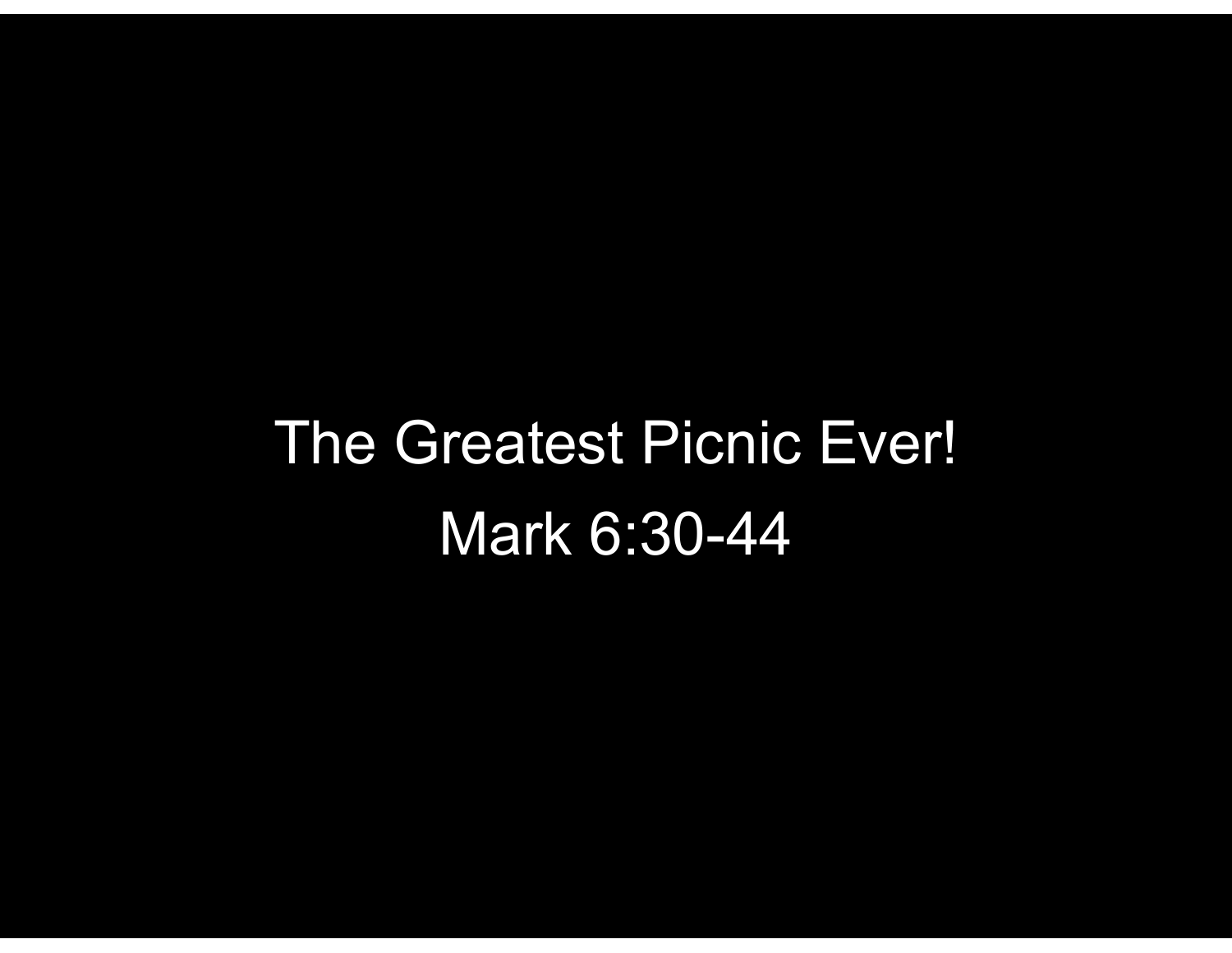Mark 6:30-33 The apostles returned to Jesus and told him all that they had done and taught. 31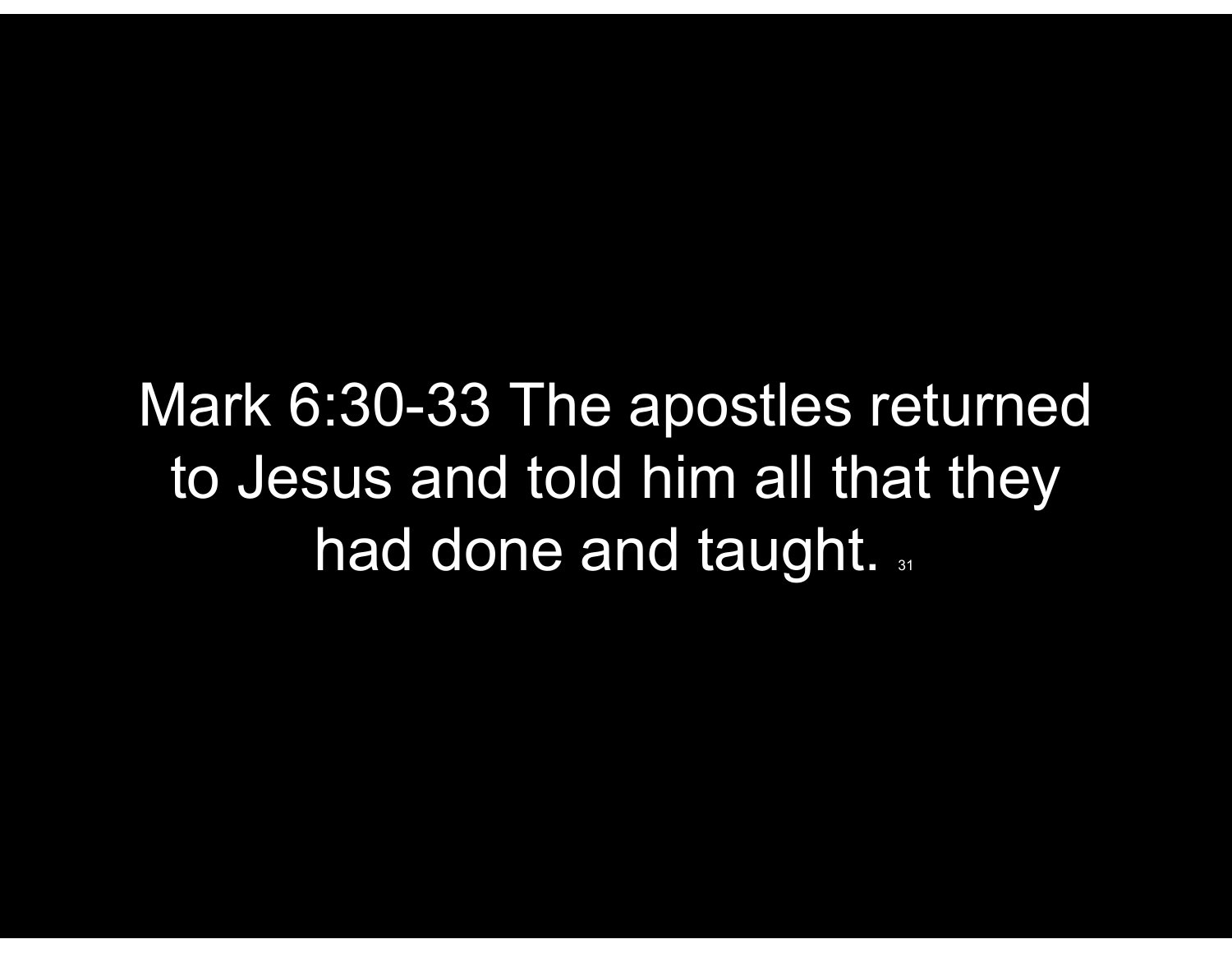And he said to them, "Come away by yourselves to a desolate place and rest a while." For many were coming and going, and And he said to them, "Come away by<br>yourselves to a desolate place and rest a<br>while." For many were coming and going, and<br>they had no leisure even to eat. 32 And they<br>went away in the boat to a desolate place by went away in the boat to a desolate place by themselves.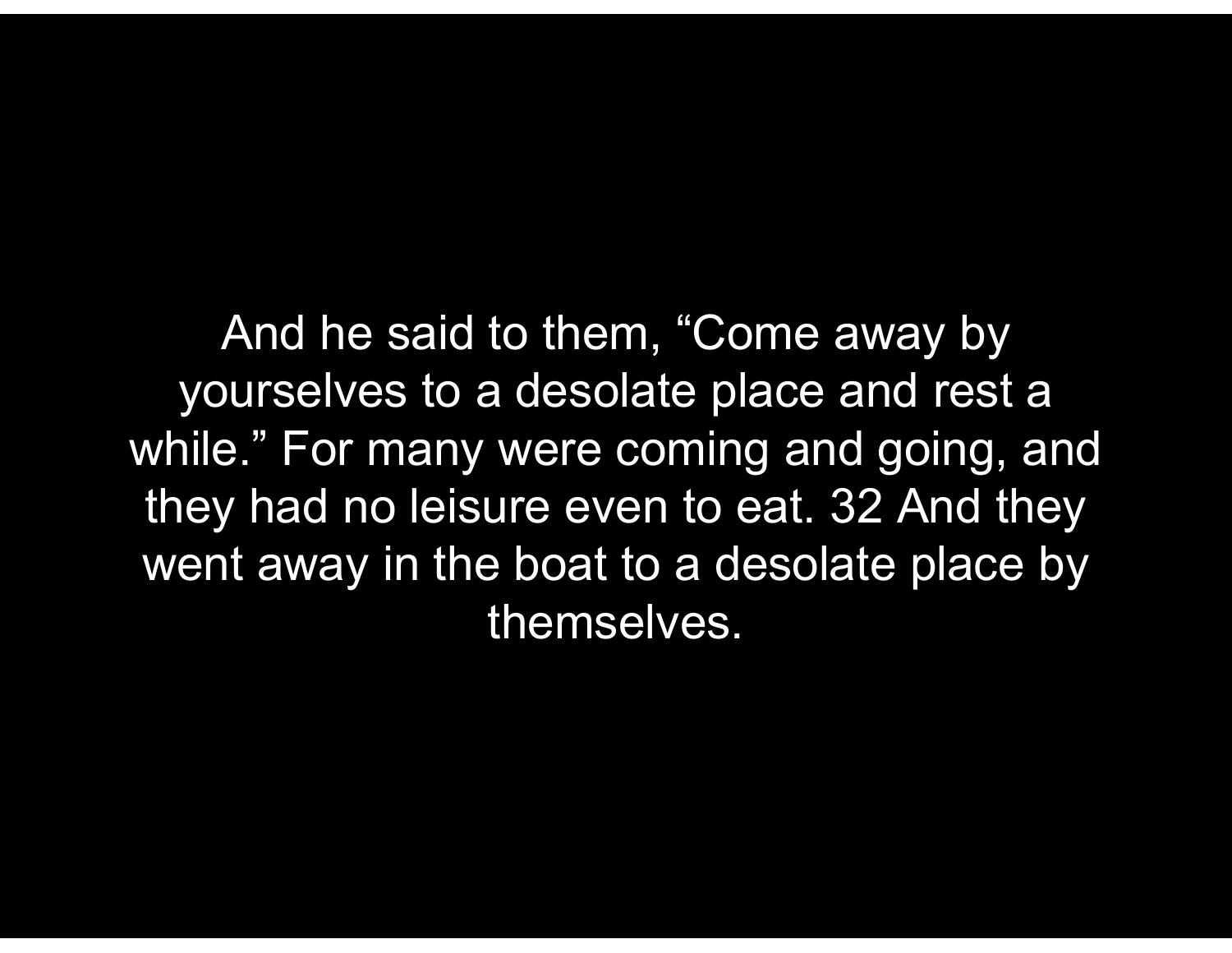**33Now many saw them going and** recognized them, and they ran there on foot from all the towns and got there ahead of them.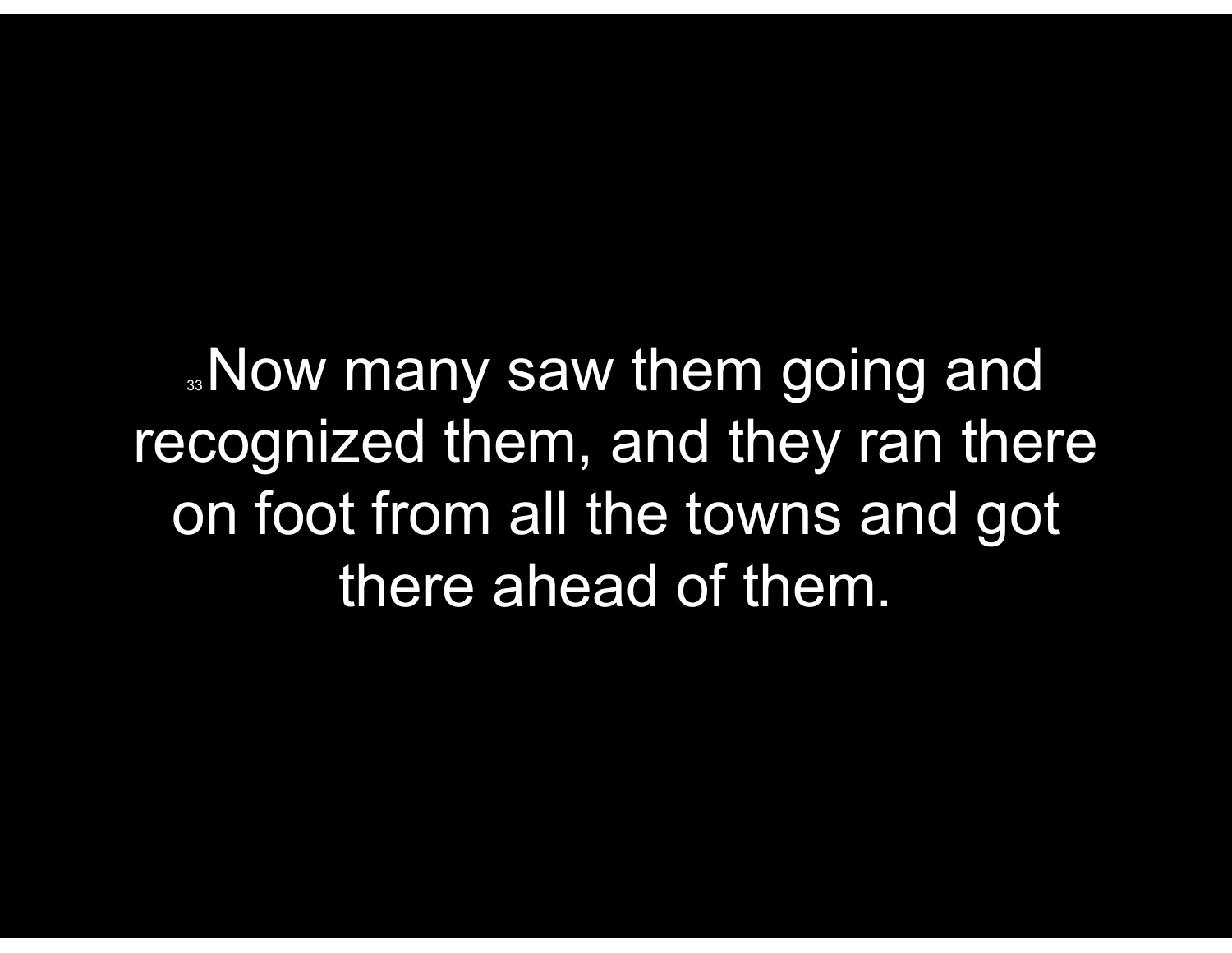Mark 6:34-37a When he went ashore he saw a great crowd, and he had compassion on them, because they were like sheep without a shepherd. And he began to teach them many things.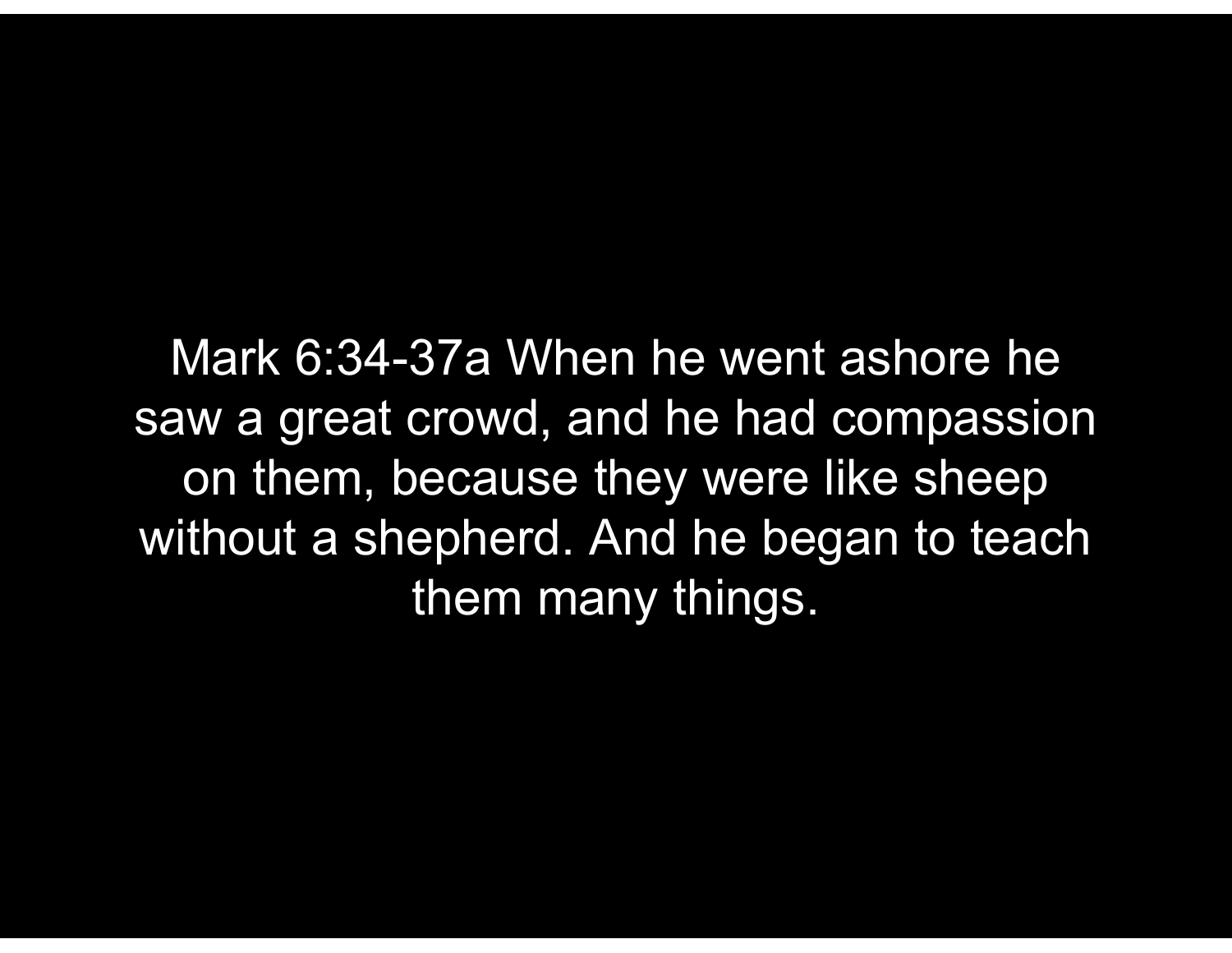.And when it grew late, his disciples came to him and said, "This is a desolate place, and the hour is now late. Send them away to go into the surrounding countryside and villages and buy themselves something to eat." "But he answered them, "You give them something to eat."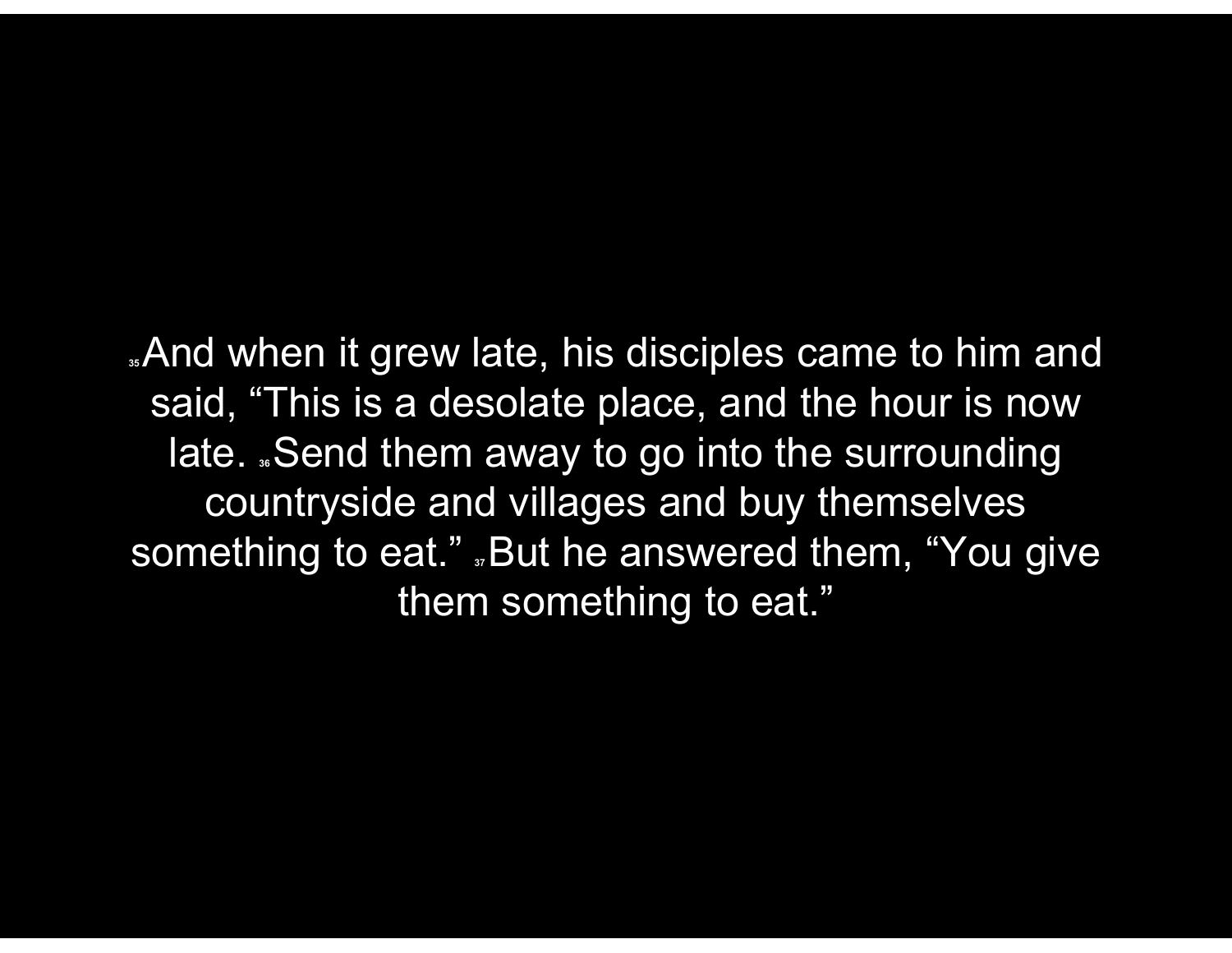Mark 6:37b - And they said to him,<br>"Shall we go and buy two hundred "Shall we go and buy two hundred Mark 6:37b - And they said to him,<br>"Shall we go and buy two hundred<br>denarii worth of bread and give it to<br>them to eat?" them to eat?"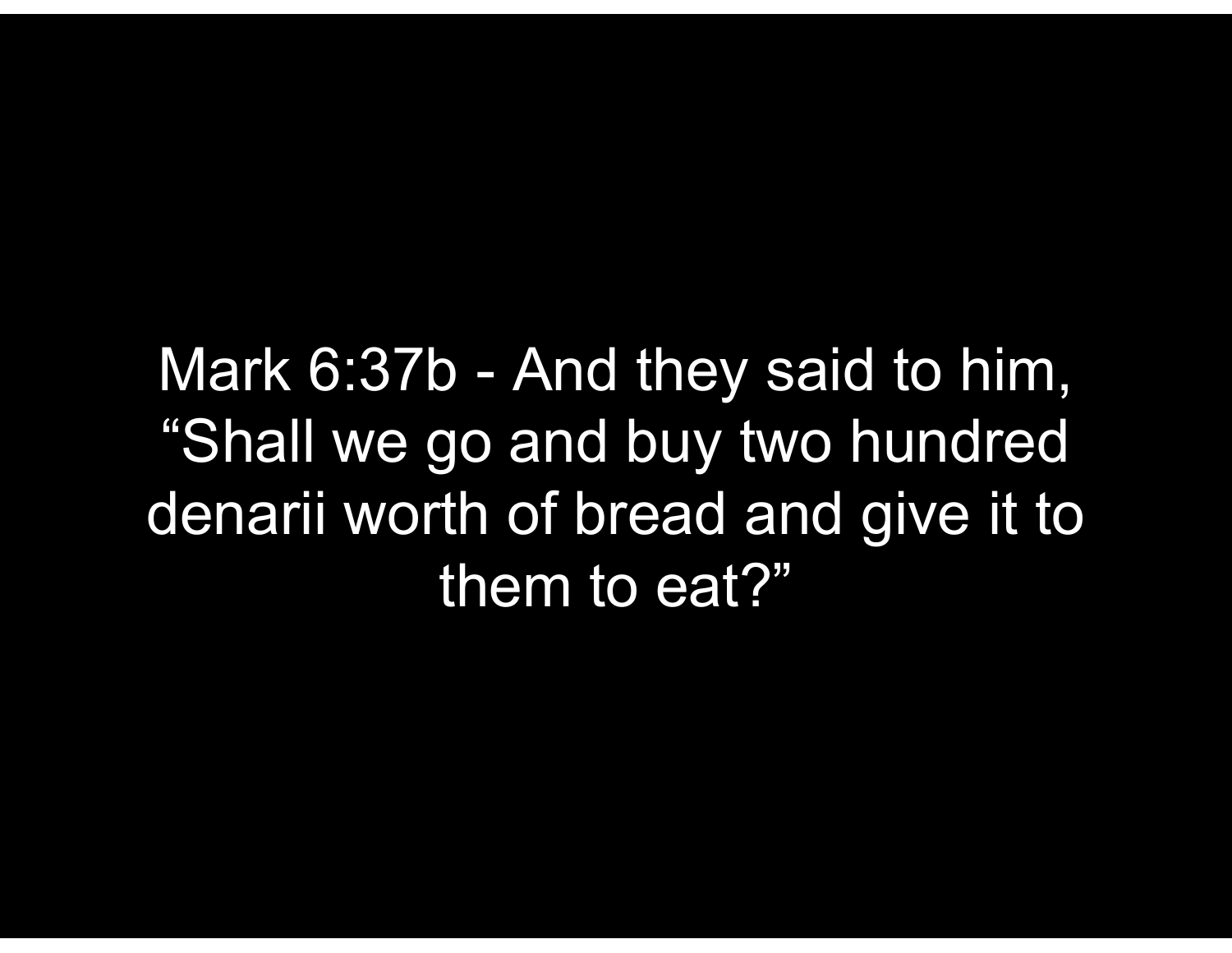Mark 6:38-40 And he said to them, "How many loaves do you have? Go and see." And when they had found out, they said, "Five, and two fish." "Then he commanded them all to sit down in groups on the green grass. So they sat down in groups, by hundreds and by fifties.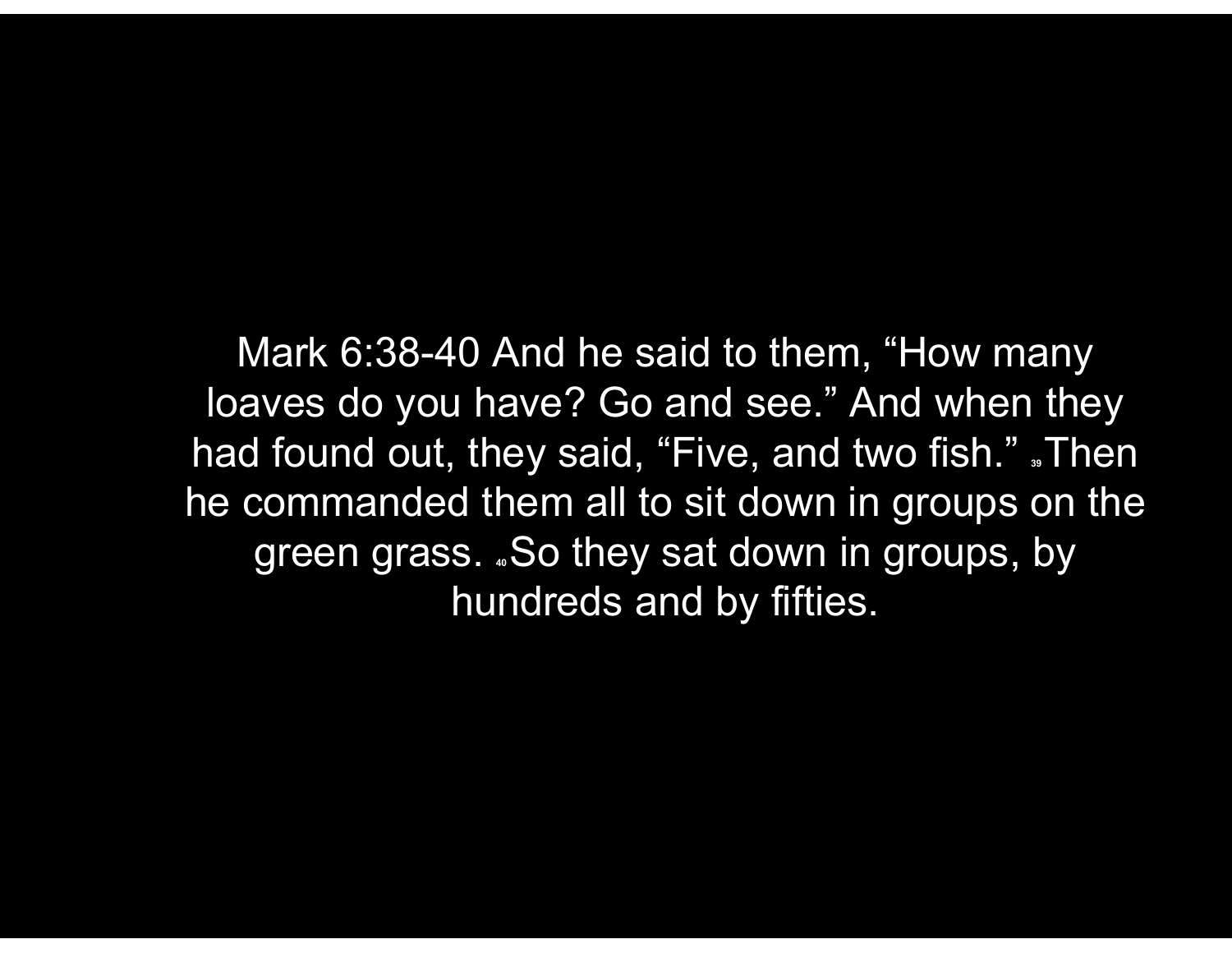Mark 6:41-44 And taking the five loaves and the two fish, he looked up to heaven and said a blessing and broke the loaves and gave them to the disciples to set before the people. And he divided the two fish among them all. And they all ate and were satisfied. "And they took up twelve baskets full of broken pieces and of the fish. ..And those who ate the loaves were five thousand men.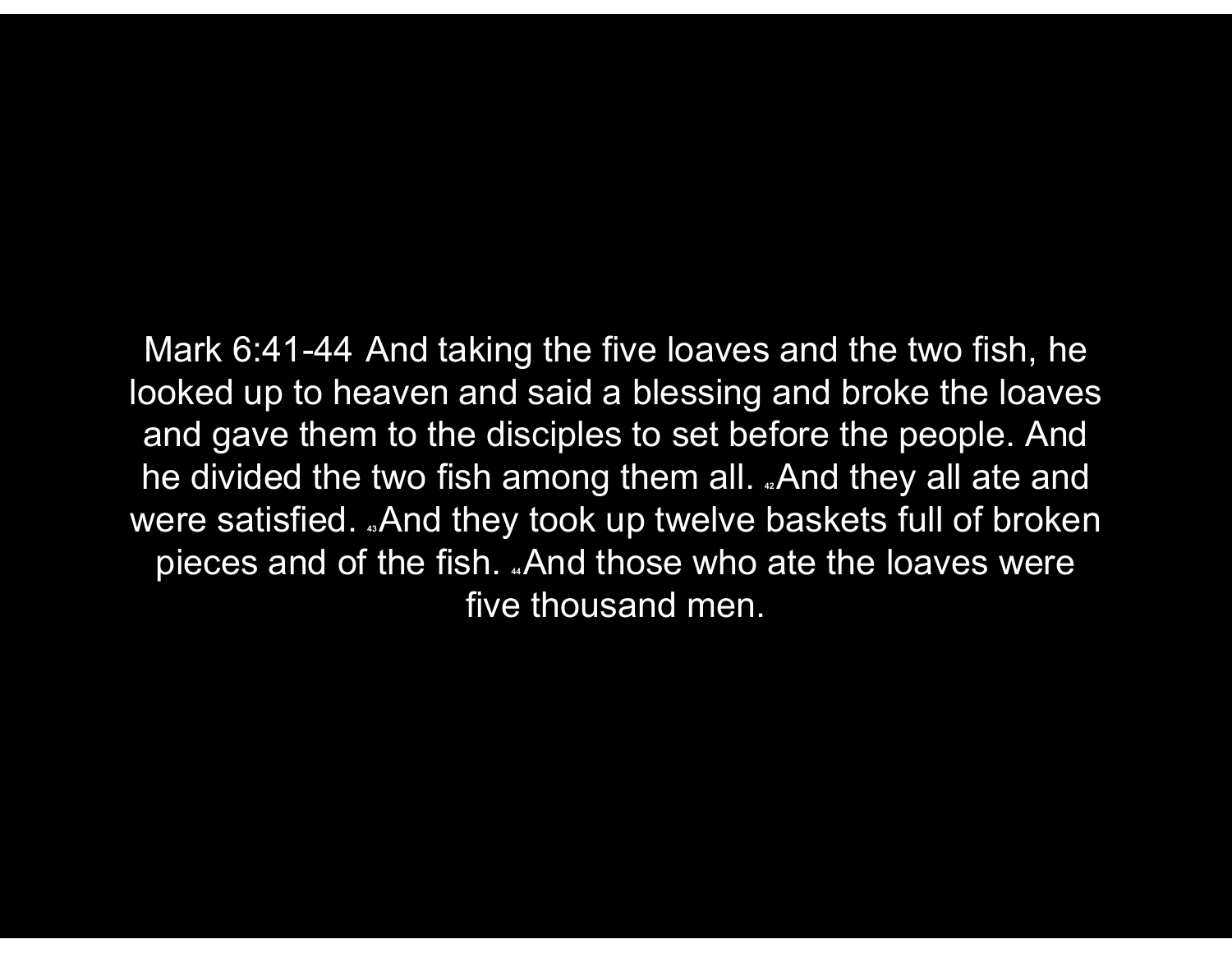1. People are hungry for God. Not just to hear about Him, but to see Him move in their lives.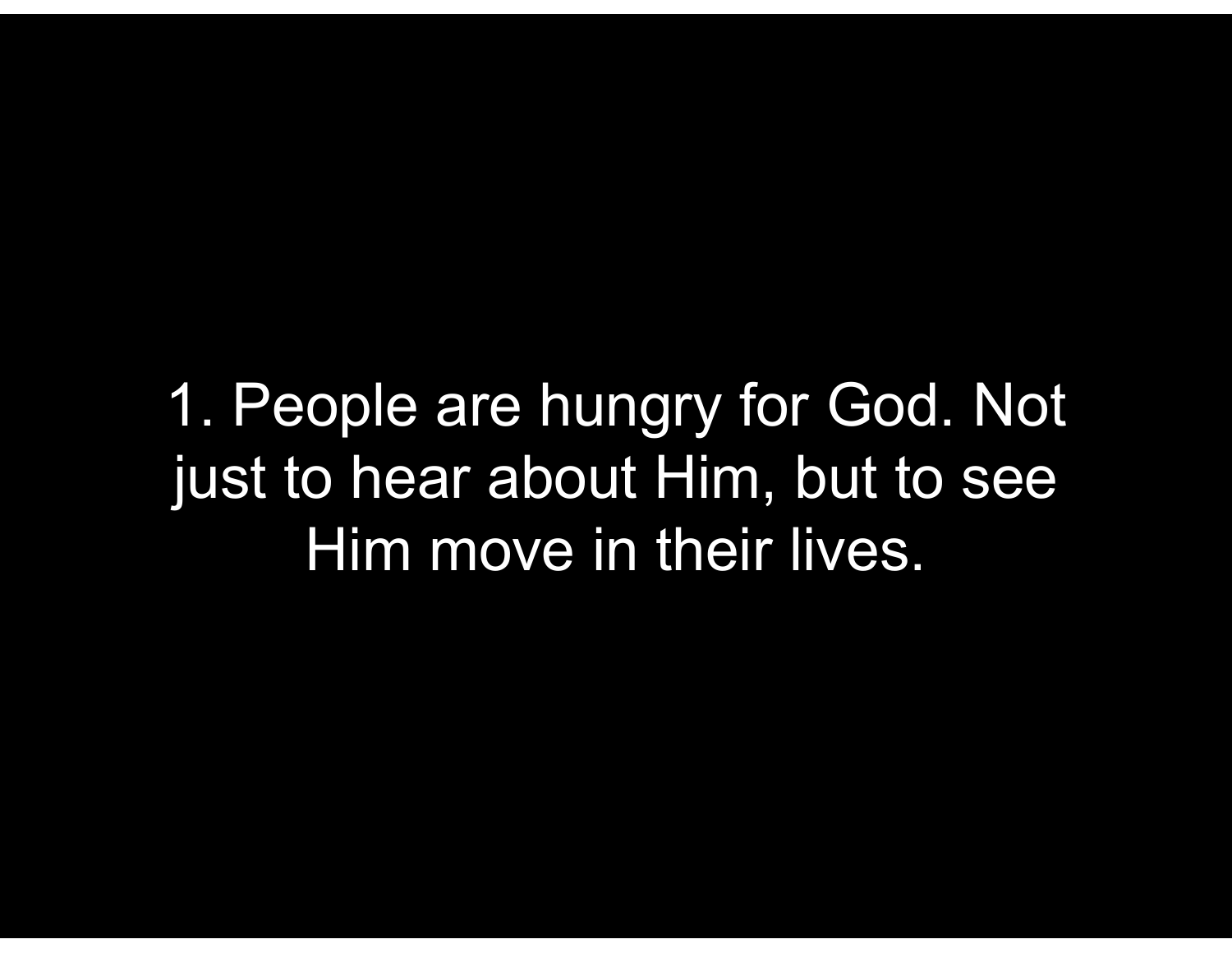2. Jesus was concerned about the whole man, not just his soul.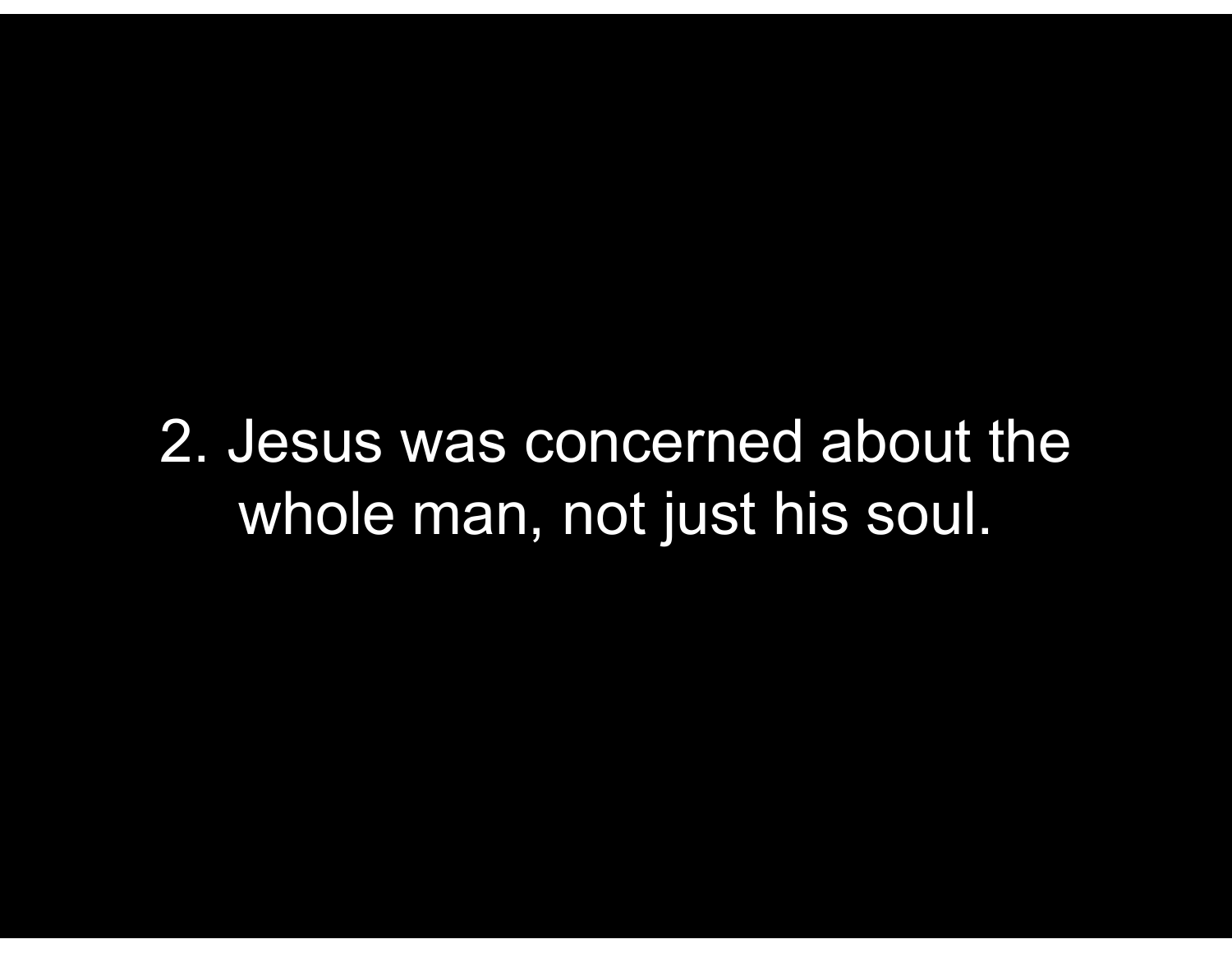3. But how can we meet that need if we don't have the apparent resources?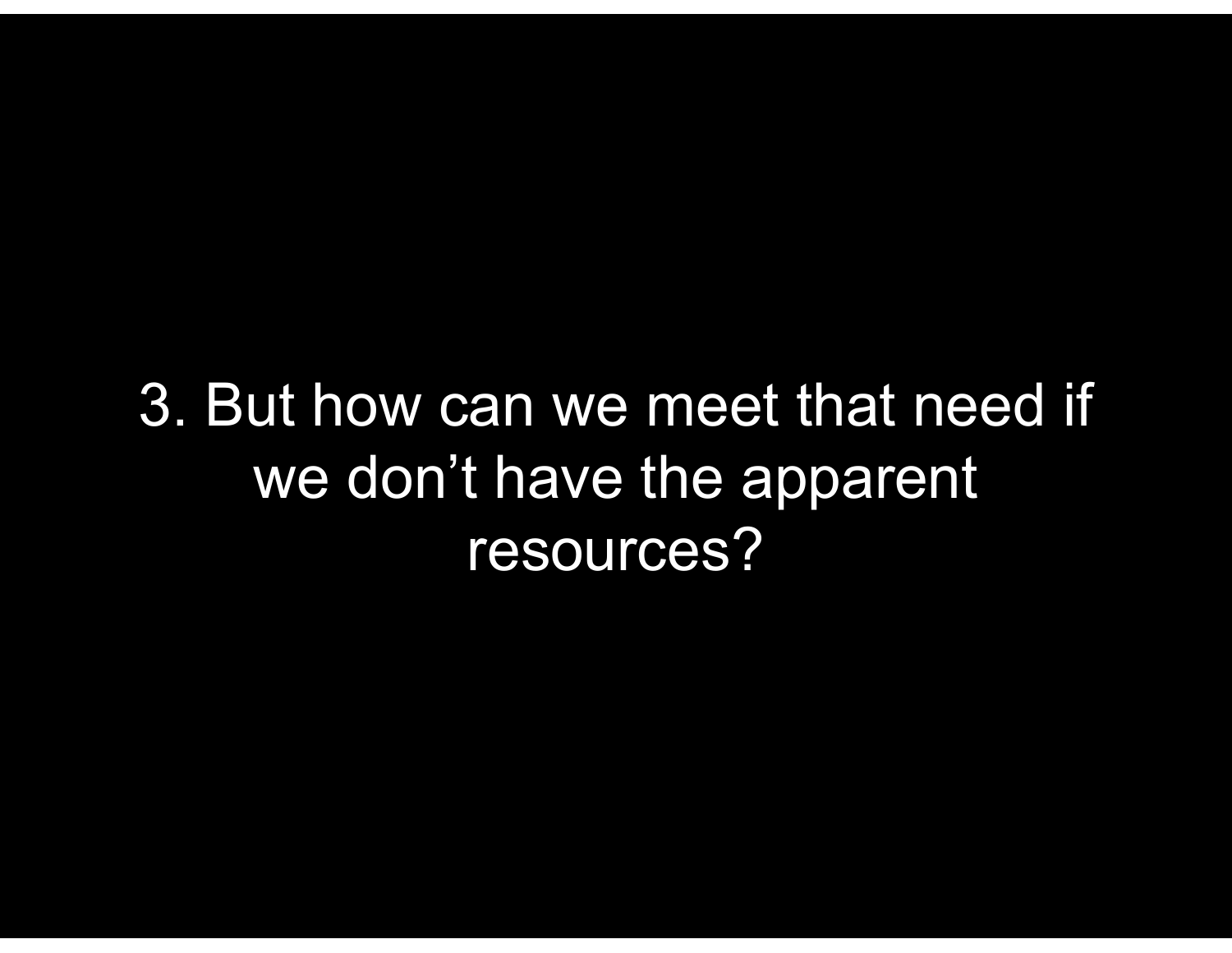Answer : God used what we have to meet the needs of others. Philippians 4:19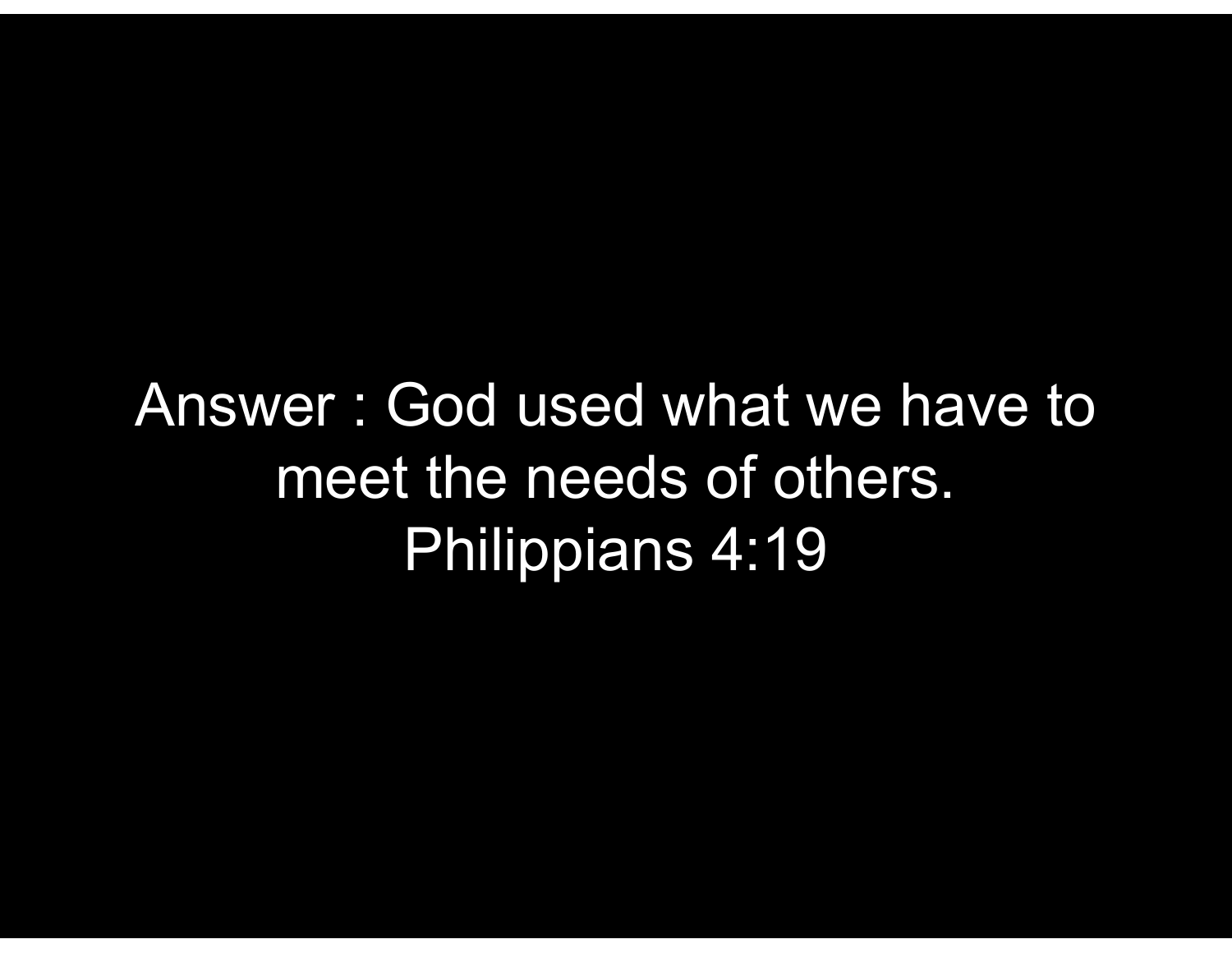## 4. We need to stop trying to solve spiritual problems through earthly means.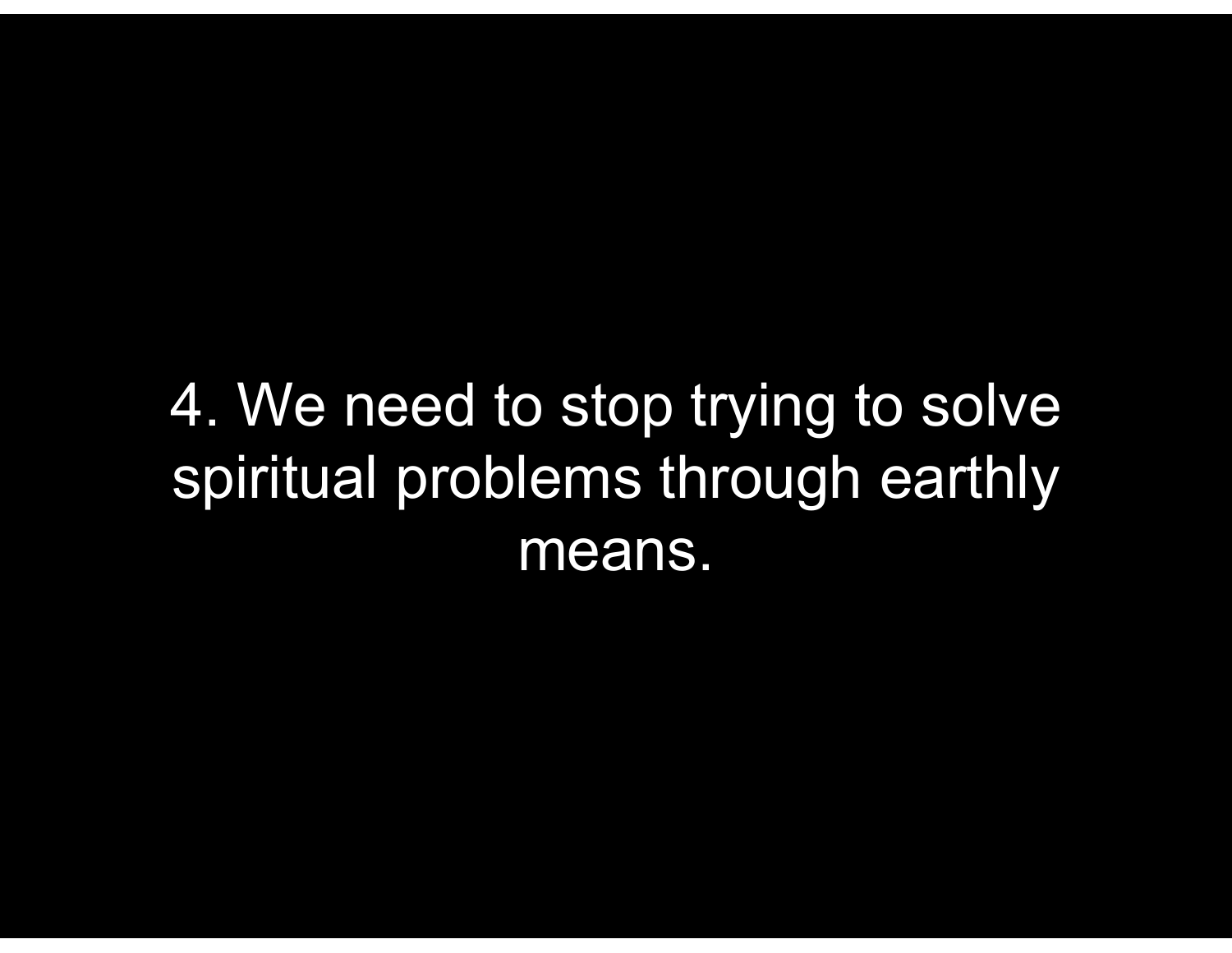## 5. If we aren't alert and extremely careful, what God does, even the miraculous, can completely escape us.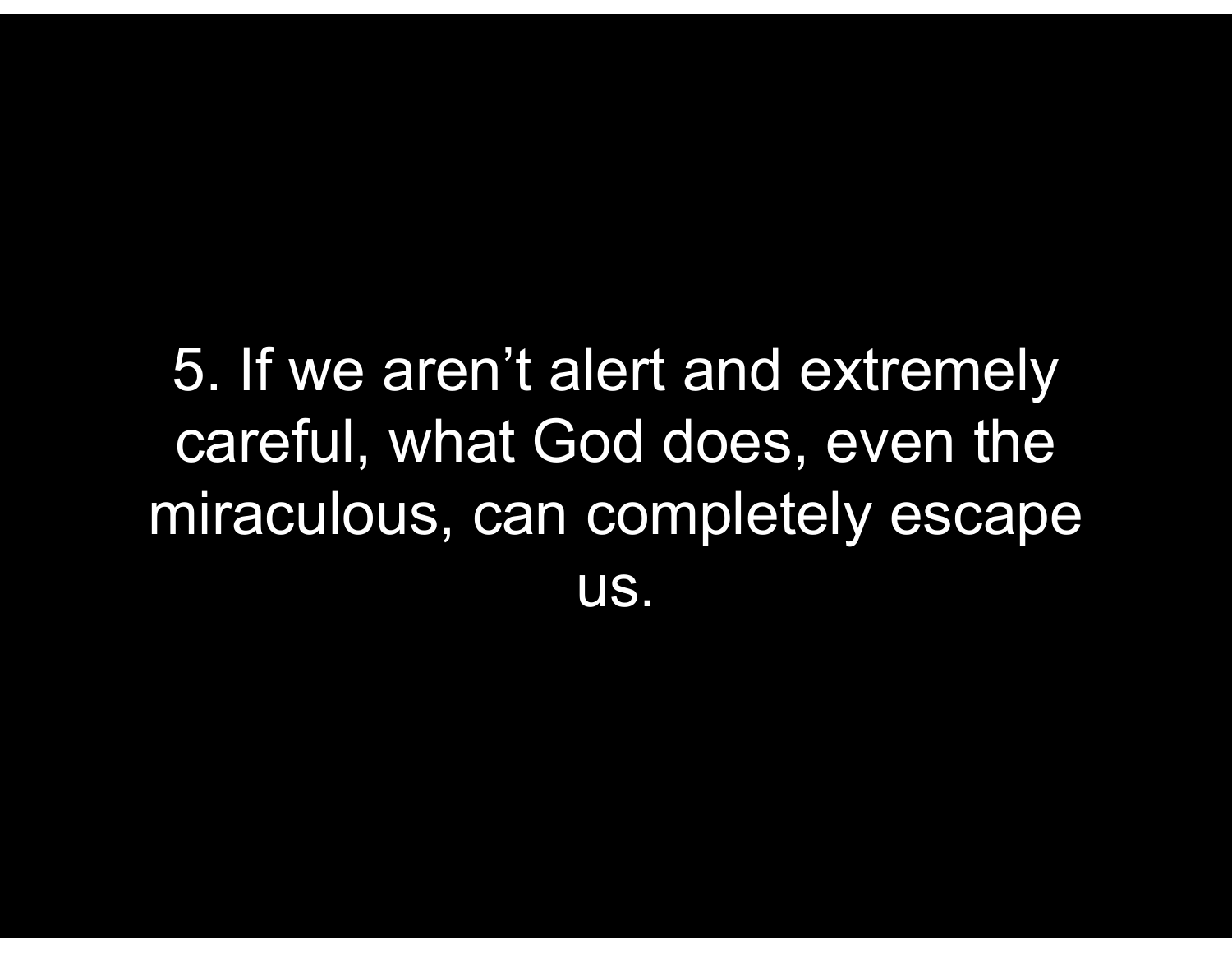6. The Big Take Away - Think Big!<br>Don't send them away! Make their Don't send them away! Make their problem, your problem.